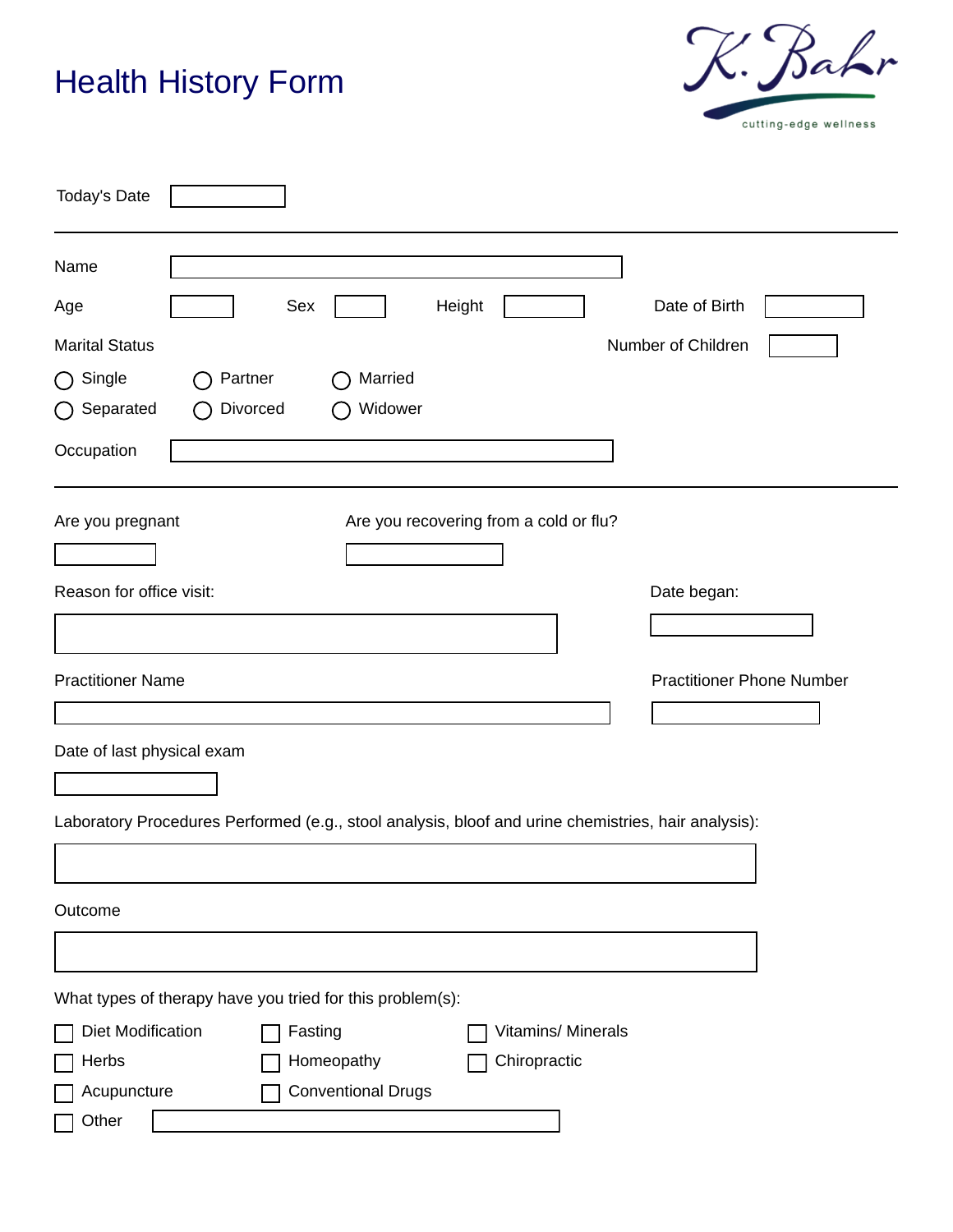|  |  |  | List current health problems for which you are being treated: |
|--|--|--|---------------------------------------------------------------|
|--|--|--|---------------------------------------------------------------|

Current medications (prescription or over-the-counter):

Major Hospitalizations, Surgeries, Injuries: Please list all procedures, complications (if any) and dates:

| Year | Surgery, Illness, Injury | Outcome |
|------|--------------------------|---------|
|      |                          |         |
| Year | Surgery, Illness, Injury | Outcome |
|      |                          |         |
| Year | Surgery, Illness, Injury | Outcome |
|      |                          |         |

Circle the level of stress you are experiencing on a scale of 1 to 10 (1 being the lowest):

|                                                                                                                      |  | 2        | 3 | 4                         | 5                  | 6           | 7                                             | 8          | 9 | 10 |
|----------------------------------------------------------------------------------------------------------------------|--|----------|---|---------------------------|--------------------|-------------|-----------------------------------------------|------------|---|----|
| <b>Stress Level</b>                                                                                                  |  |          |   |                           | Ω                  | ◯           | $\left( \begin{array}{c} \end{array} \right)$ | ( )        |   |    |
|                                                                                                                      |  |          |   |                           |                    |             |                                               |            |   |    |
|                                                                                                                      |  |          |   |                           |                    |             |                                               |            |   |    |
| Identify the major causes of stress (e.g., changes in job, residence, finances, legal problems.):                    |  |          |   |                           |                    |             |                                               |            |   |    |
|                                                                                                                      |  |          |   |                           |                    |             |                                               |            |   |    |
| Your weight                                                                                                          |  |          |   | Do you consider yourself: |                    | underweight |                                               | overweight |   |    |
|                                                                                                                      |  |          |   |                           |                    | just right  |                                               |            |   |    |
|                                                                                                                      |  |          |   |                           |                    |             |                                               |            |   |    |
| Have you had an unintentional weight loss or gain of 10 pounds or more in the last three months?                     |  |          |   |                           |                    |             |                                               |            |   |    |
|                                                                                                                      |  |          |   |                           |                    |             |                                               |            |   |    |
| Is your job associated with potentially harmful chemicals (e.g., pesticides, radioactivity, solvents) or health and/ |  |          |   |                           |                    |             |                                               |            |   |    |
| or life threatening activities (e.g., fireman, farmer, miner)?                                                       |  |          |   |                           |                    |             |                                               |            |   |    |
|                                                                                                                      |  |          |   |                           |                    |             |                                               |            |   |    |
|                                                                                                                      |  |          |   |                           |                    |             |                                               |            |   |    |
| Do you have any of the following:                                                                                    |  |          |   |                           |                    |             |                                               |            |   |    |
| <b>Corrective Lenses</b>                                                                                             |  | Dentures |   |                           | <b>Hearing Aid</b> |             |                                               |            |   |    |
| <b>Medical Devices</b><br>Prosthetics<br>Implants                                                                    |  |          |   |                           |                    |             |                                               |            |   |    |
| Other                                                                                                                |  |          |   |                           |                    |             |                                               |            |   |    |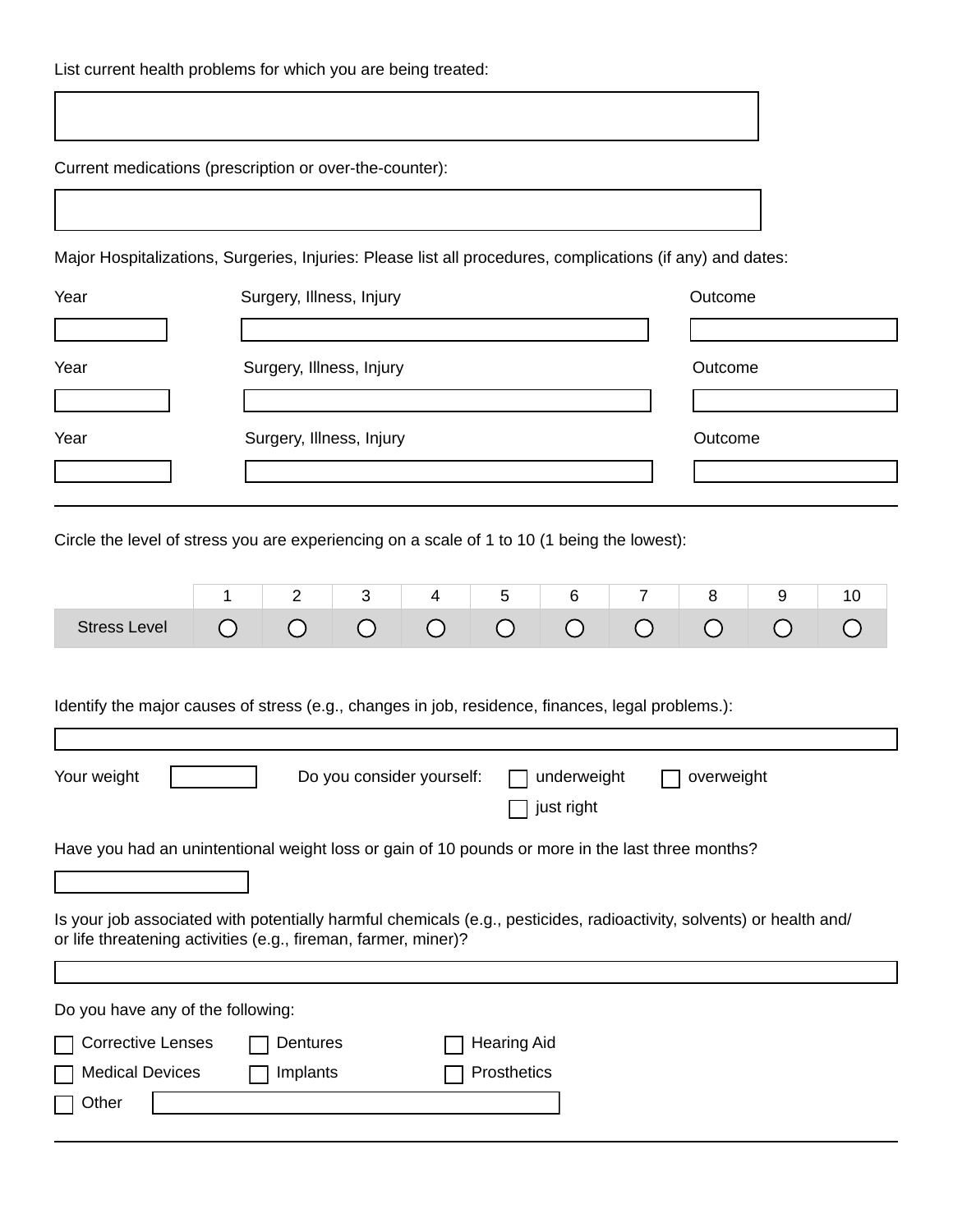Recent changes in your ability to: See  $\Box$  Hear  $\Box$  Taste  $\Box$  Feel hot/ cold sensations  $\Box$  Move Around Strong **like** for any of the following flavors: Sour Bitter Sweet Rich/Fatty Spicy/Pungent □ Salty Strong **dislike** for any of the following flavors:  $\Box$  Sour  $\Box$  Bitter  $\Box$  Sweet  $\Box$  Rich/Fatty Spicy/Pungent | Salty Do you prefer: Warmth (i.e., food, drinks, weather, etc.)  $\Box$  Cold (i.e., food, drinks, weather, etc. No Preference Is your sleep disturbed at the same time each night? If yes, what time? Please select the time of day you feel the **most energy** or the **least symptoms**:  $\Box$  7 a.m. - 9 a.m.  $\Box$  9 a.m. - 11 a.m.  $\Box$  11 a.m. - 1 p.m.  $71$  p.m. - 3 p.m.  $\Box$  3 p.m. - 5 p.m.  $\Box$  5 p.m. - 7 p.m. 7 p.m. - 9 p.m.  $\Box$  9 p.m. - 11 p.m.  $\Box$  11 p.m. - 1 a.m. 1 a.m. -  $3$  a.m.  $\Box$  3 a.m. -  $5$  a.m.  $\Box$  5 a.m. - 7 a.m. Please select the time of day you feel the **worst** or your symptoms are **aggravated**  $77$  a.m. -  $9$  a.m.  $\Box$  9 a.m. - 11 a.m.  $\Box$  11 a.m. - 1 p.m.  $\Box$  1 p.m. - 3 p.m.  $\Box$  3 p.m. - 5 p.m.  $\Box$  5 p.m. - 7 p.m. 7 p.m. - 9 p.m.  $\Box$  9 p.m. - 11 p.m.  $\Box$  11 p.m. - 1 a.m. 1 a.m. - 3 a.m.  $\Box$  3 a.m. - 5 a.m.  $\Box$  5 a.m. - 7 a.m. Do you experience any of these general symptoms EVERY DAY? Debilitating fatigue  $\Box$  Shortness of breath  $\Box$  Insomnia Constipation □ □ □ Chronic pain/ inflammation □ Depression Panic Attacks  $\Box$  Nausea  $\Box$  Fecal Incontinence Bleeding Disinterest in sex **Headaches** Vomiting **Discharge Community** Urinary incontinence **Discharge** 

Disinterest in eating **Diarrhea** Diarrhea

Low grade fever  $\Box$  Itching/ rash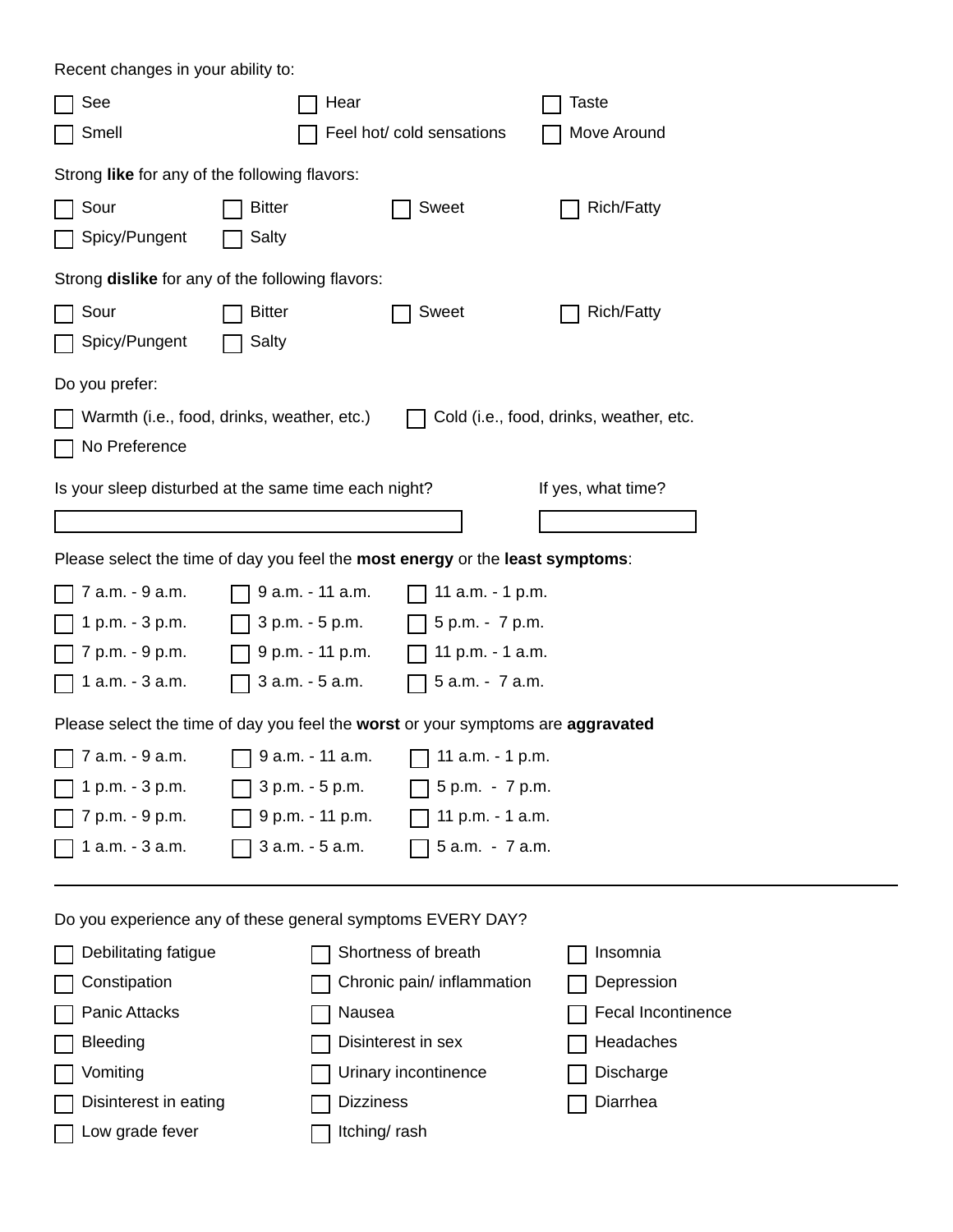### **Medical History**

| Arthritis                     | Eyes, ears, nose, throat           | Sinus problems                  |
|-------------------------------|------------------------------------|---------------------------------|
| Allergies/ hay fever          | problems                           | <b>Stroke</b>                   |
| Asthma                        | Environmental<br>sensitivities     | Thyroid trouble                 |
| Alcoholism                    | Fibromyalgia                       | Obesity                         |
| Alzheimer's disease           | Food Intolerance                   | Osteoperosis                    |
| Autoimmune<br>disease         | Gastroesophageal reflux<br>disease | Pneumonia                       |
| <b>Blood pressure</b>         | Genetic disorder                   | Sexually transmitted<br>disease |
| problems<br><b>Bronchitis</b> | Glaucoma                           | Seasonal affective<br>disorder  |
| Cancer                        | Gout                               | Skin problems                   |
| Chronic fatigue               | <b>Heart Disease</b>               | <b>Tuberculosis</b><br>Ulcer    |
| syndrome                      | Infection, chronic                 |                                 |
| Cholesterol,<br>elevated      | Inflammatory bowel<br>disease      | Urinary tract                   |
| Circulatory problems          | Irritable bowel syndrome           | infection<br>Varicose veins     |
| Colitis                       | Kidney or bladder                  | Other                           |
| Dental problems               | disease                            |                                 |
| Depression                    | Learning disabilities              |                                 |
| <b>Diabetes</b>               | Liver or gallbladder<br>disease    |                                 |
| Diverticular disease          | <b>Mental Illness</b>              |                                 |
| Drug addiction                | Mental retardation                 |                                 |
| Eating disorder               | Migraine headache                  |                                 |
| Epilepsy                      | Neurologic problems                |                                 |
| Emphysema                     | (Parkinson's paralysis)            |                                 |

## **Medical (Men)**

| Benign prostatic hyperplasia (BPH) |
|------------------------------------|
| Prostate cancer                    |
| Decreased sex drive                |
| Infertility                        |
| Sexually transmitted disease       |
| Other                              |
|                                    |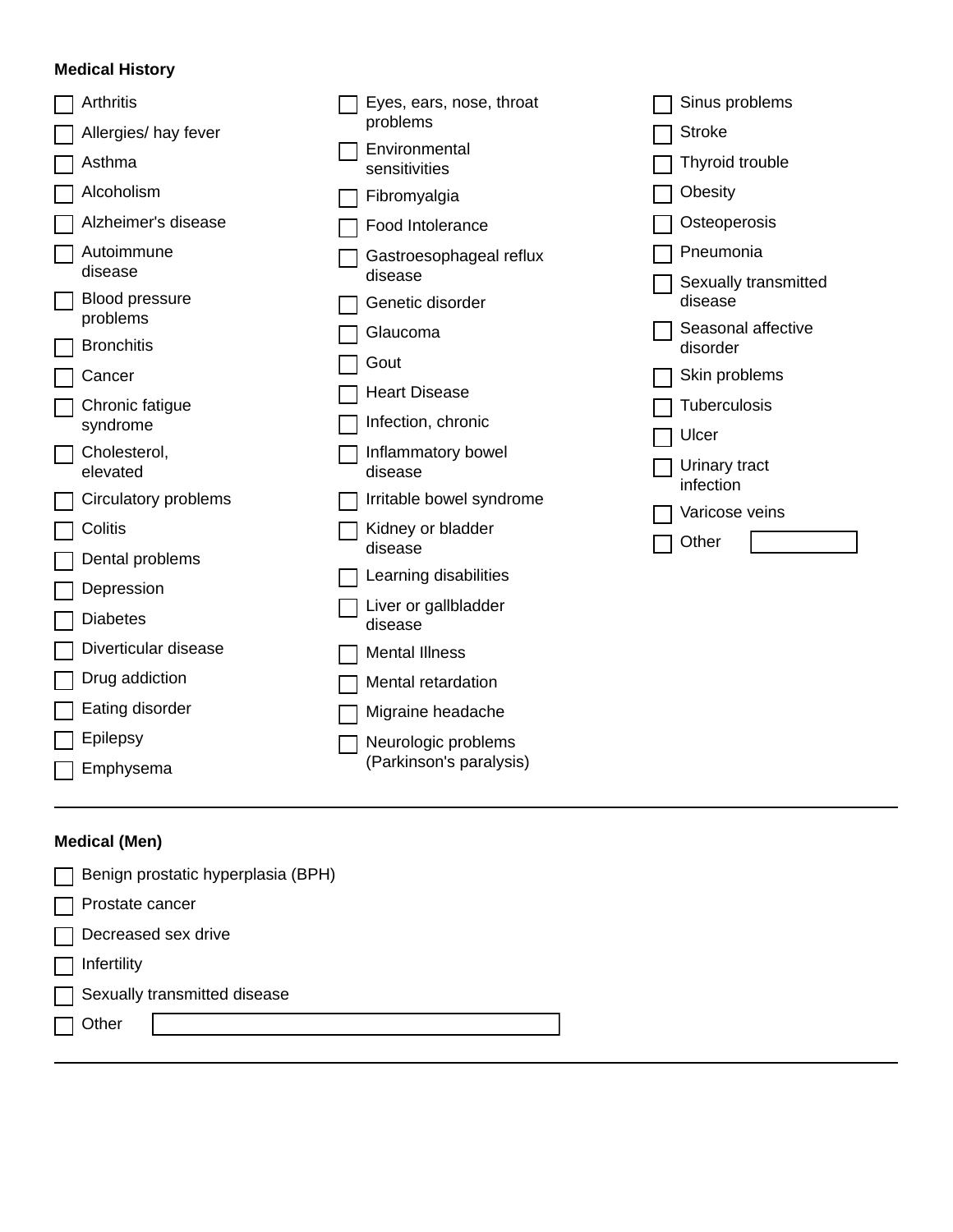## **Medical (Women)**

| Menstrual irregularities                                                          | Pelvic inflammatory disease                                      |
|-----------------------------------------------------------------------------------|------------------------------------------------------------------|
| Endometriosis                                                                     | Vaginal infections                                               |
| Infertility                                                                       | Decreased sex drive                                              |
| Fibrocystic breasts                                                               | Sexually transmitted disease                                     |
| fibroids/ ovarian cysts                                                           | Other                                                            |
| premenstrual syndrome (PMS)                                                       |                                                                  |
| <b>Breast Cancer</b>                                                              |                                                                  |
| Age of first period                                                               |                                                                  |
|                                                                                   |                                                                  |
| Date of last gynecological exam                                                   |                                                                  |
|                                                                                   |                                                                  |
| Mammogram<br>+                                                                    | <b>PAP</b>                                                       |
| Form of birth control                                                             |                                                                  |
|                                                                                   |                                                                  |
| Number of children<br>Number of pregnancies                                       |                                                                  |
|                                                                                   |                                                                  |
|                                                                                   |                                                                  |
| C-section<br>Surgical menopause                                                   | Menopause                                                        |
| Date of last menstrual cycle                                                      | Length of cycle (days)<br>Interval of time between cycles (days) |
|                                                                                   |                                                                  |
| Any recent changes in normal menstrual flow? (e.g., heavier, large clots, scanty) |                                                                  |
|                                                                                   |                                                                  |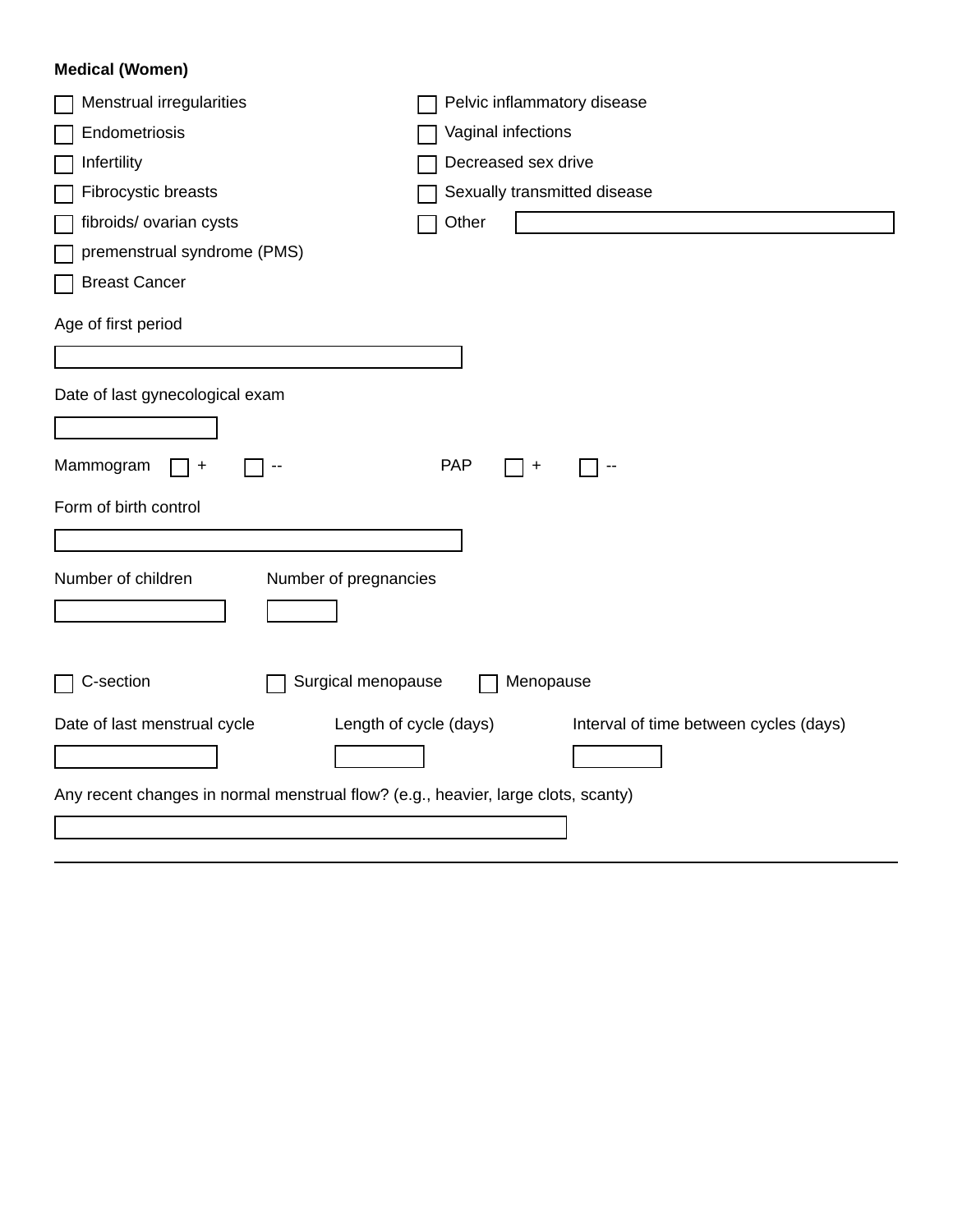### **Family Health History (Parents and Siblings)**

| Arthritis                 | Infertility                                              |
|---------------------------|----------------------------------------------------------|
| Asthma                    | Learning disabilities                                    |
| Alcoholism                | Mental illness                                           |
| Alzheimer's disease       | Mental retardation                                       |
| Cancer                    | Migraine headaches                                       |
| Depression                | Neurological disorders                                   |
| <b>Diabetes</b>           | (Parkinson's, paralysis)                                 |
| Drug addiction            | Obesity                                                  |
| Eating disorder           | Osteoporosis                                             |
| Genetic disorder          | <b>Stroke</b>                                            |
| Glaucoma                  | Suicide                                                  |
| Heart disease             | Other                                                    |
|                           |                                                          |
| <b>Health Habits</b>      |                                                          |
| Tobacco                   |                                                          |
| Cigarettes: #/day         | Cigars: #/day                                            |
|                           |                                                          |
|                           |                                                          |
| Alcohol                   |                                                          |
| Wine: # glass/day or week | Liquor: # ounces/day or week<br>Beer: #glass/day or week |
|                           |                                                          |
|                           |                                                          |
| Caffeine                  |                                                          |
| Coffee: #6 oz cups/day    | Tea: #6 oz cups/day<br>Soda w/ caffeine: #cans/day       |
|                           |                                                          |
| Other sources             |                                                          |
|                           |                                                          |
|                           |                                                          |
| Water                     |                                                          |
| # Glasses/day             |                                                          |
|                           |                                                          |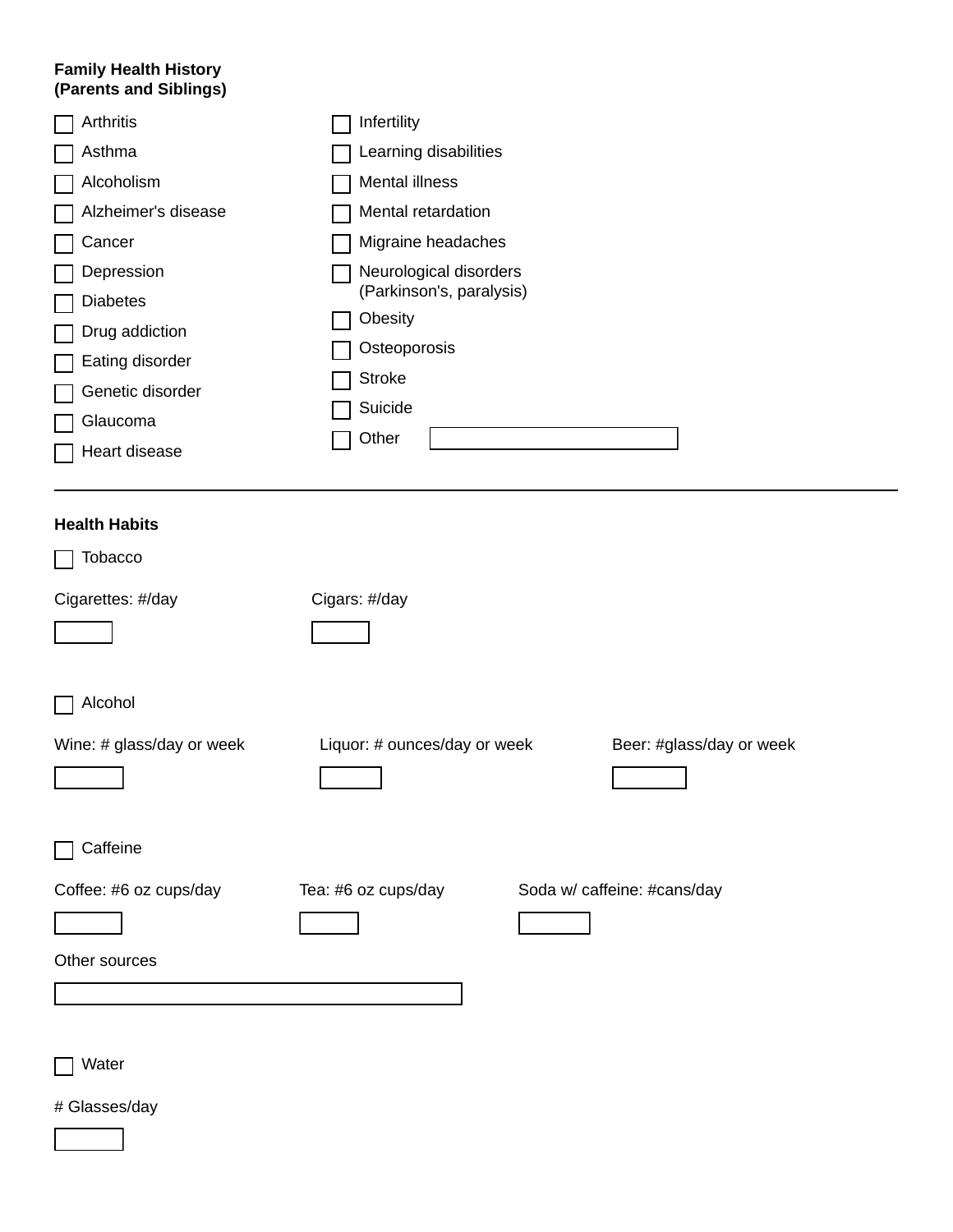| <b>Exercise</b>                                |                                           |
|------------------------------------------------|-------------------------------------------|
| 5-7 days per week                              | 45 minutes or more duration per workout   |
| 3-4 days per week                              | 30-45 minutes duration per workout        |
| 1-2 days per week                              | Less than 30 minutes                      |
| Activity                                       |                                           |
| Walk<br>Run/jog<br>Swim<br>Box                 | Weight lift<br>Jump rope<br>Other<br>Yoga |
| <b>Nutrition &amp; Diet</b>                    |                                           |
| Mixed food diet (animal and vegetable sources) | Vegetarian                                |
| Vegan                                          | Salt restriction                          |
| Fat restriction                                | Starch/carbohydrate restriction           |
| The Zone Diet                                  | Total calorie restriction                 |
| Specific food restrictions:                    |                                           |
| wheat<br>dairy<br>Other                        | all gluten<br>corn<br>eggs<br>soy         |
| <b>Food Frequency</b><br>Servings per day:     |                                           |
| Fruits                                         |                                           |
|                                                |                                           |

Dark green or deep yellow/ orange vegetables

Grains (unprocessed)

Beans, peas, legumes

Dairy, eggs

Meat, poultry, fish